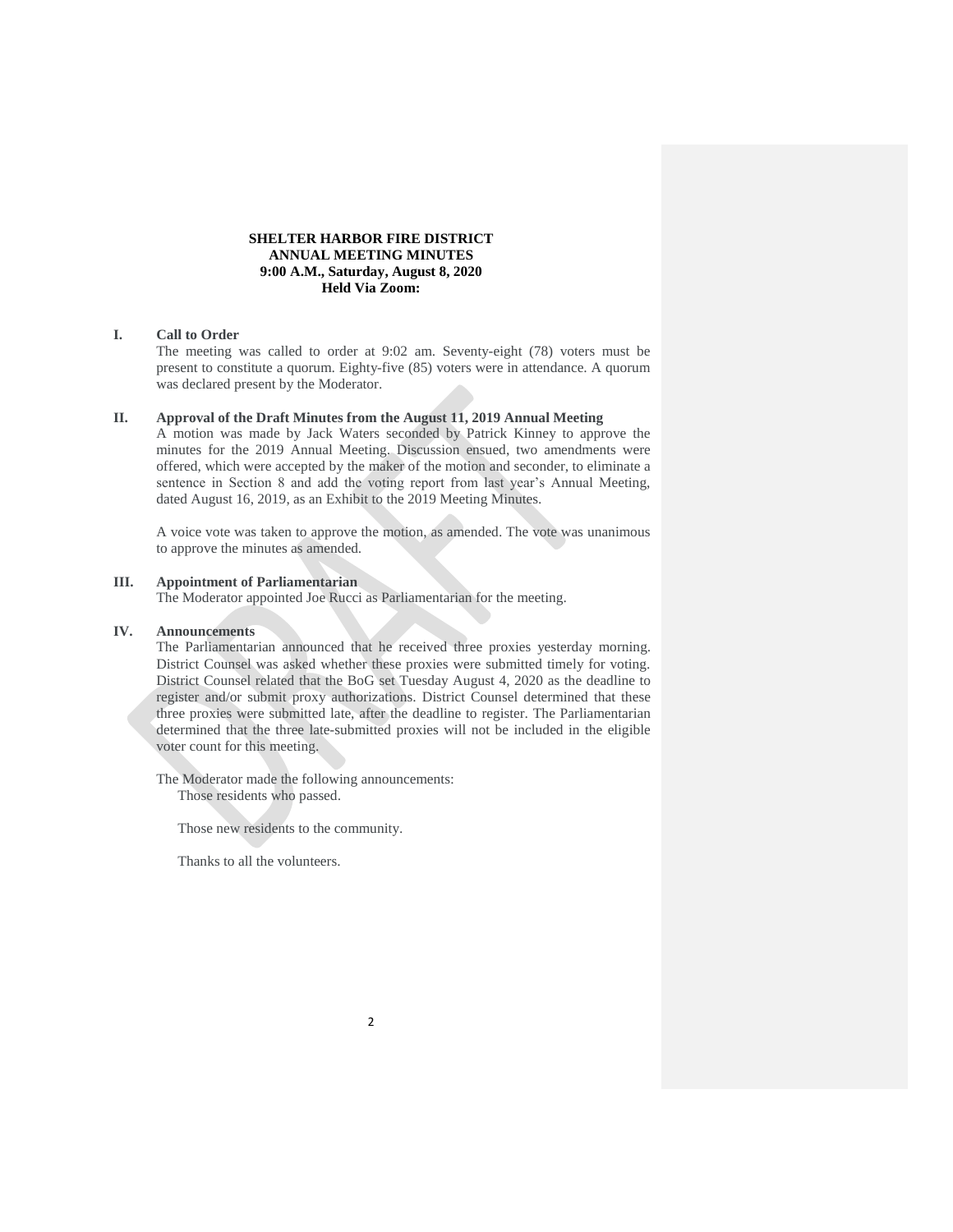## **V. Reports of the Tax Collector, Treasurer and Finance Committee Chair**

The Tax Collector Harry Gregory reported that all District taxes have been collected, with an additional \$600 having been collected due to interest and overpayments. Mr. Gregory requested that the voters write-off taxes due of less than \$5.00 and any overpayments be reconciled as paid in full. The Moderator called for a motion to that effect. A voice vote was taken and the motion carried.

A motion was made by Bob Palumbo and Michelle Pillager (sp) to accept the report of the Tax Collector. No discussion occurred. The Moderator called for a voice vote. The vote was unanimous.

The Treasurer Glen Berwick reported that he provided a written report to the community on the financial affairs of the Fire District. He made a short verbal presentation and there were no comments from the meeting attendees.

Alan Leadbetter made a motion to accept the report of the Treasurer, which was seconded by Marianne Nardone. Discussion ensued. The Moderator then called for a voice vote. The vote was unanimous.

The Finance Committee Chair Robert Palumbo reported that the proposed budget represents the expenses and revenue needed to fund District activities and explained the budget.

Vivian Duff made a motion, seconded by Brenda Manning, to approve the Finance Committee report as presented.

### **VI. Report of the Auditor**

The Auditor Nick Manuzzi reported that fairly presents the financial condition of the District. Mr. Manuzzi concluded that all financial affairs of the District were in order, with no issues identified. All expenses reconciled and year end reporting was in order.

A motion was made by Robert Palumbo and seconded by Alan Leadbetter to accept the Auditor's report, as presented. The Moderator then called for a voice vote. The vote was unanimous.

### **VII. Actions Required of the Meeting**

**A. Approval of the Budget for FY 2020-2021 1. Resolution to Assess and Collect Taxes** **Comment [PR1]:** Please make sure I recorded these motions correctly. **Comment [T2]:**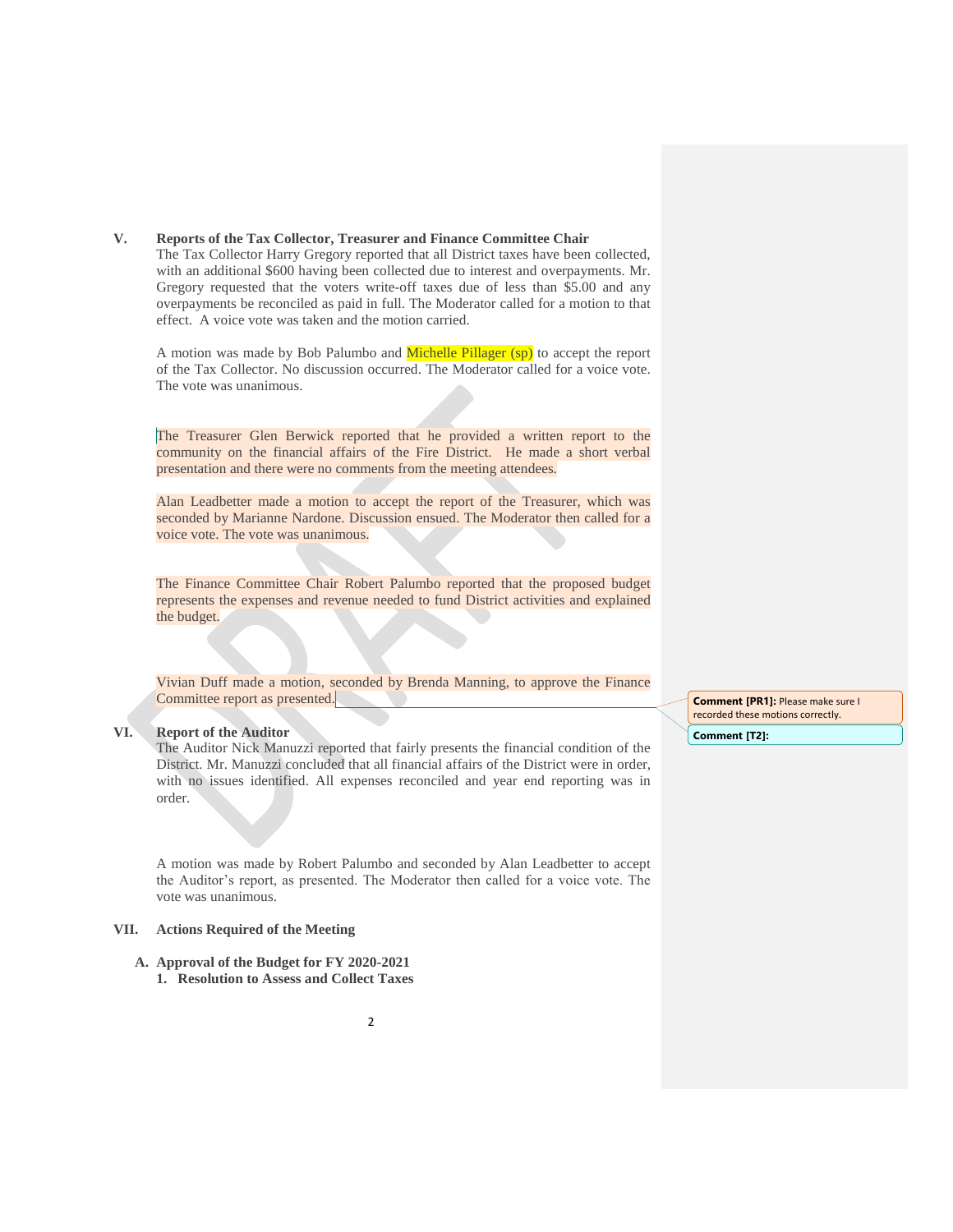The Treasurer reviewed the budget as presented and explained the budget in an overall manner. At the conclusion of the Treasurer's presentation of the budget, discussion ensued. At the conclusion of the discussion, a motion was made by Vivian Duff and seconded by Alex Platt to approve the budget as presented, including the reconciliation of accounts requested by the Tax Collector. The Moderator then called for a voice vote. The vote was unanimous.

#### **B. Election of Officers for FY 2020-2021**

- **1. Moderator – Tom Lloyd (Incumbent)**
- **2. Treasurer – Glen Berwick (Incumbent)**
- **3. Tax Collector/Assessor – Harry Gregory (Incumbent)**
- **4. Clerk – Robert Duff**

The Moderator explained that since all individual officers are running unopposed, that he would ask for a motion to approve the election of officers as a slate. The Moderator called for a voice vote on the slate of officers, as presented. The vote was unanimous.

# **C. Election of Members of the Board of Governors (Two Positions)**

- **1. Robert Palumbo (Incumbent)**
- **2. Jack Waters (Incumbent)**

The Moderator explained that both candidates are running unopposed. The Moderator asked for a motion to approve the election of BoG members as a slate. The Moderator called for a voice vote on the slate of BoG members, as presented. The vote was unanimous.

### **D. Ratification of Prior Actions and Resolutions**

The Moderator read the resolution to ratify the prior actions and resolutions of the BoG during the past year. After having read the resolution, a motion was made by Eric Aborjaily and seconded by Deming Sherman. A voice vote was called. The motion was declared as carried by the Moderator.

# **VIII. Old Business**

**A. None**

### **IX. New Business**

**A. Motion to request that the Shelter Harbor Fire District engage independent legal counsel to analyze SHFD voting practices and to clarify the ambiguity in the bylaws (sic) related to Article 2 QUALIFIED VOTERS, Section 1 (a). Such legal services would be funded from the Litigation Fund and a final report shall be provided to the District members by March 31, 2021. Submitted by: Dick Ferris**

The Moderator called on Dick Ferris to present his motion. Mr. Ferris explained his motion. A substantial discussion ensued regarding voting rights contained in the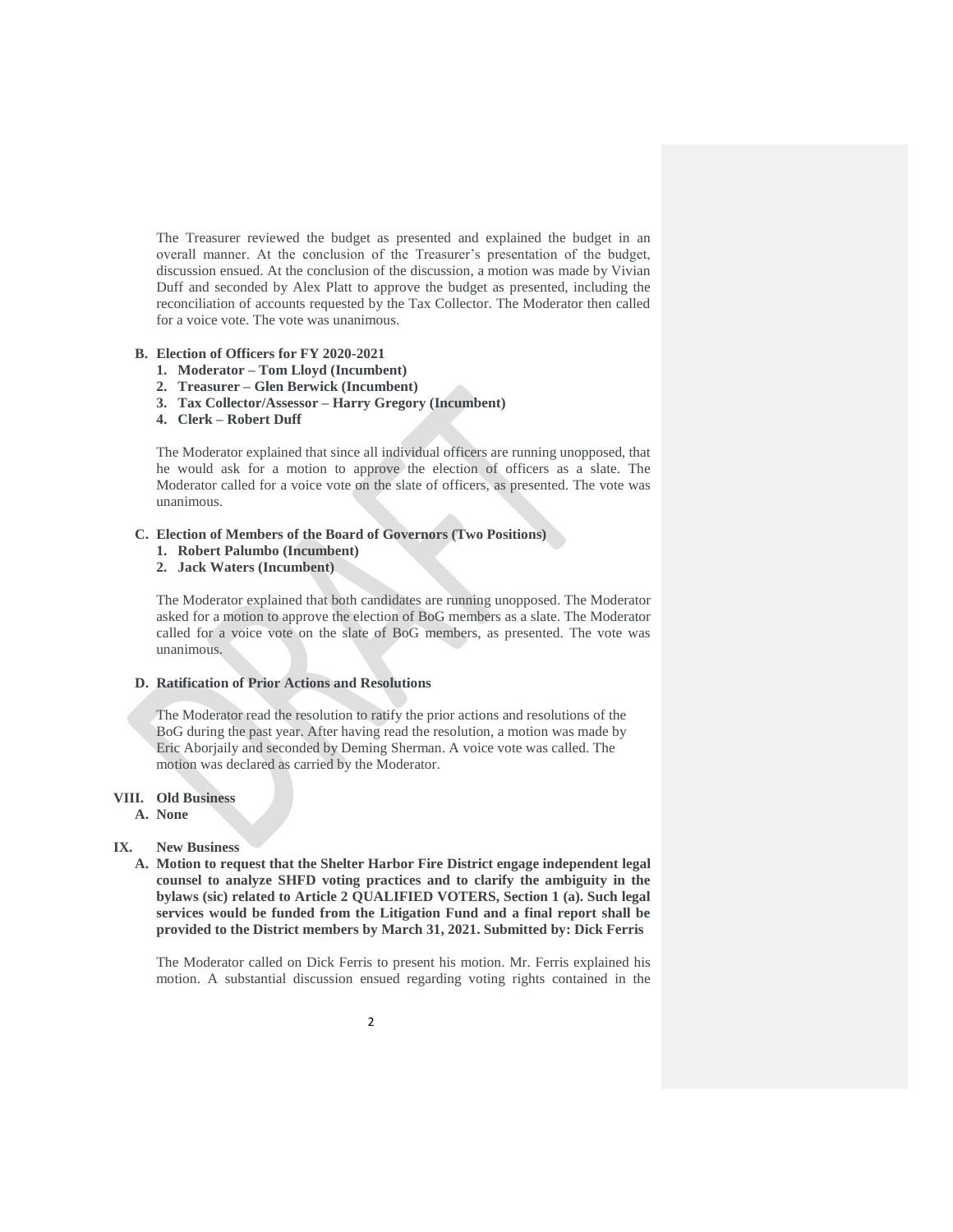Charter and preferences for providing voting rights, including whether voting rights should be based on property ownership and whether proxies should be allowed. At the conclusion of the discussion, the Moderator asked the maker and seconder of the main motion, as amended, whether to withdraw the motion to allow for a substitute motion to be filed. Mr Ferris agreed to withdraw the motion. Gigi **Porcelli**, the seconder, also agreed to withdraw the amendment and main motion.

Betty Waters made a motion, which was seconded by Dorothy Bruno, pursuant to the relevant provisions of the By-Laws, Section 3(d)., as authorized by the Moderator to establish a committee to study the issue of voting rights and limitations, proxies and mail ballots. Discussion ensued on this motion. The Moderator called for a voice vote on the motion, as presented. A voice vote was called. The motion was declared as carried by the Moderator.

## **X. Public Comment**

The Moderator asked the assembly whether they were in favor of installing security cameras in the community. The Moderator called for a voice vote on the question. The Moderator declared the outcome of the poll was "extremely helpful", in that it seems half of those who responded are in favor and half are against.

Barbara Goodchild spoke regarding speeding on Wagner Road and was in favor of better speed enforcement. The Moderator stated that he and Mr. Platt spoke with the Westerly Town Manager and the Police Chief regarding this matter. The Town is aware of the situation. The conversation is on-going

The Moderator recognized Brendon Sabatelli for his volunteer efforts to assist him in preparing for a potential contested vote process at the meeting, using a virtual meeting platform.

Michele wanted to thank everyone for participating today and the progress accomplished on the voting issue.

Claudia Uccellani inquired whether any agreement had been made with the new owner of the Shelter Harbor Inn.

Vivian Duff mentioned that the Inn has the same beach passes as any other property owner in the District.

Rochelle Levins asked that stop signs have vegetation removed to improve visibility. The Moderator stated that work has already been scheduled. Ms. Levins stated that she observed or had reason to believe that guests of the Inn were using the docks in the District.

Alex Platt replied that he has not observed use of the District docks by Inn guests.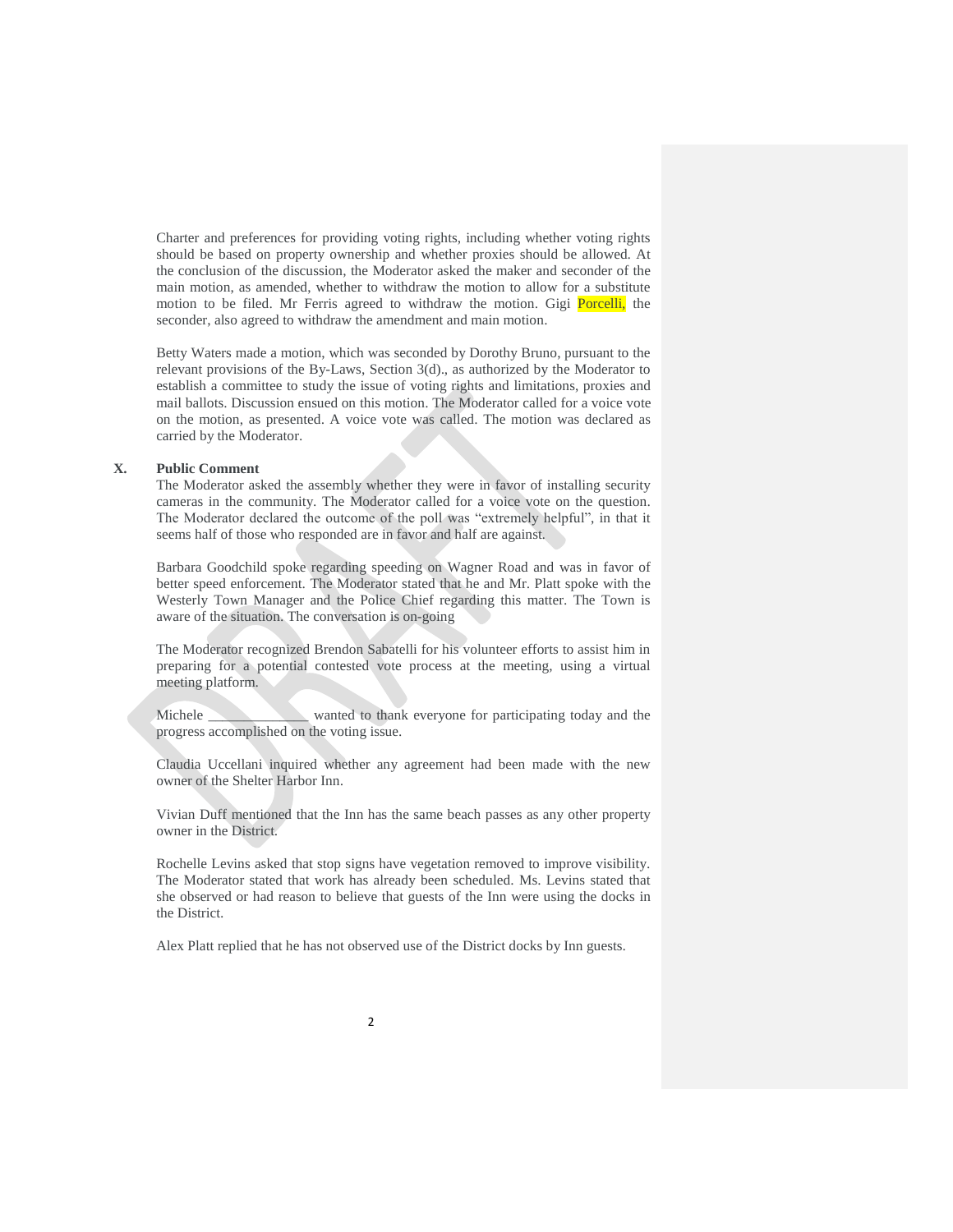Liz Miller asked whether the Committee and Agent reports were included in the Annual Meeting packets. The Moderator explained that the packet contained those reports.

Nonie Price thanked everyone for their comments and perspective offered today.

2